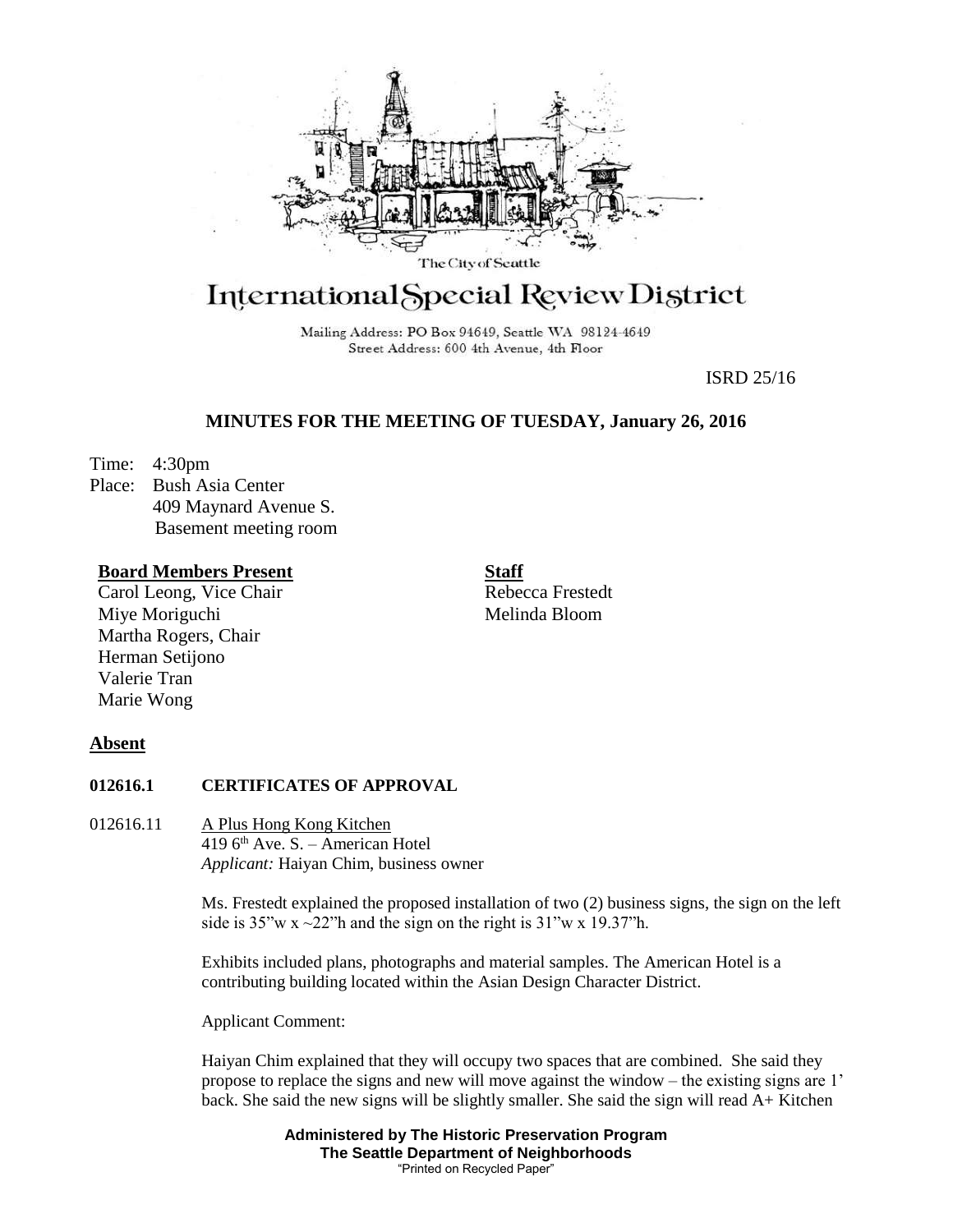(and in Chinese characters, "Excellent Kitchen") with the tag line "Hong Kong Style Cuisine". She said the signs will be inside and will not be lighted.

Mr. Marten asked if there is going to be a lit open sign.

Ms. Chim said if there is one, it will be below the smaller window sign. She said they will only use one door, the door on the left. She said that it is obvious which the main door is.

Ms. Leong said it is great to activate the space. She said additional lighting would be good because it is dark and can lead to unsavory activity.

Ms. Chim said there are two lights in front of the store.

Ms. Leong wondered if they could be made brighter.

Ms. Chim said she would ask the landlord. She said that the blinds will be up and the interior colors will be light blue and yellow to lighten up the space.

Ms. Leong encouraged additional lighting and to keep the blinds up to activate the space.

Ms. Chim said they will be open until 9:00 pm.

Ms. Frestedt noted that there is work underway to upgrade the pedestrian streetlights.

Public Comment: There was no public comment.

Board members had enough information to make a decision.

Action: I move that the International Special Review District Board recommend approval of a Certificate of Approval for signage, as proposed.

The Board directs staff to prepare a written recommendation of approval, based on consideration of the application submittal and Board discussion at the January 26, 2016 public meeting, and forward this written recommendation to the Department of Neighborhoods Director.

This action is based on the **following applicable sections of the International Special Review District Ordinance and District Design Guidelines:** 

**SMC 23.66.030 – Certificates of approval – Application, review and appeals SMC 23.66.338 – Signs**

**ISRD Design Guidelines for Signs Secretary of the Interior's Standards #9 and #10**

MM/SC/TM/MM 5:0:0 Motion carried.

012616.12 A Plus Hong Kong Kitchen 419  $6<sup>th</sup>$  Ave. S. – American Hotel *Applicant:* Haiyan Chim, business owner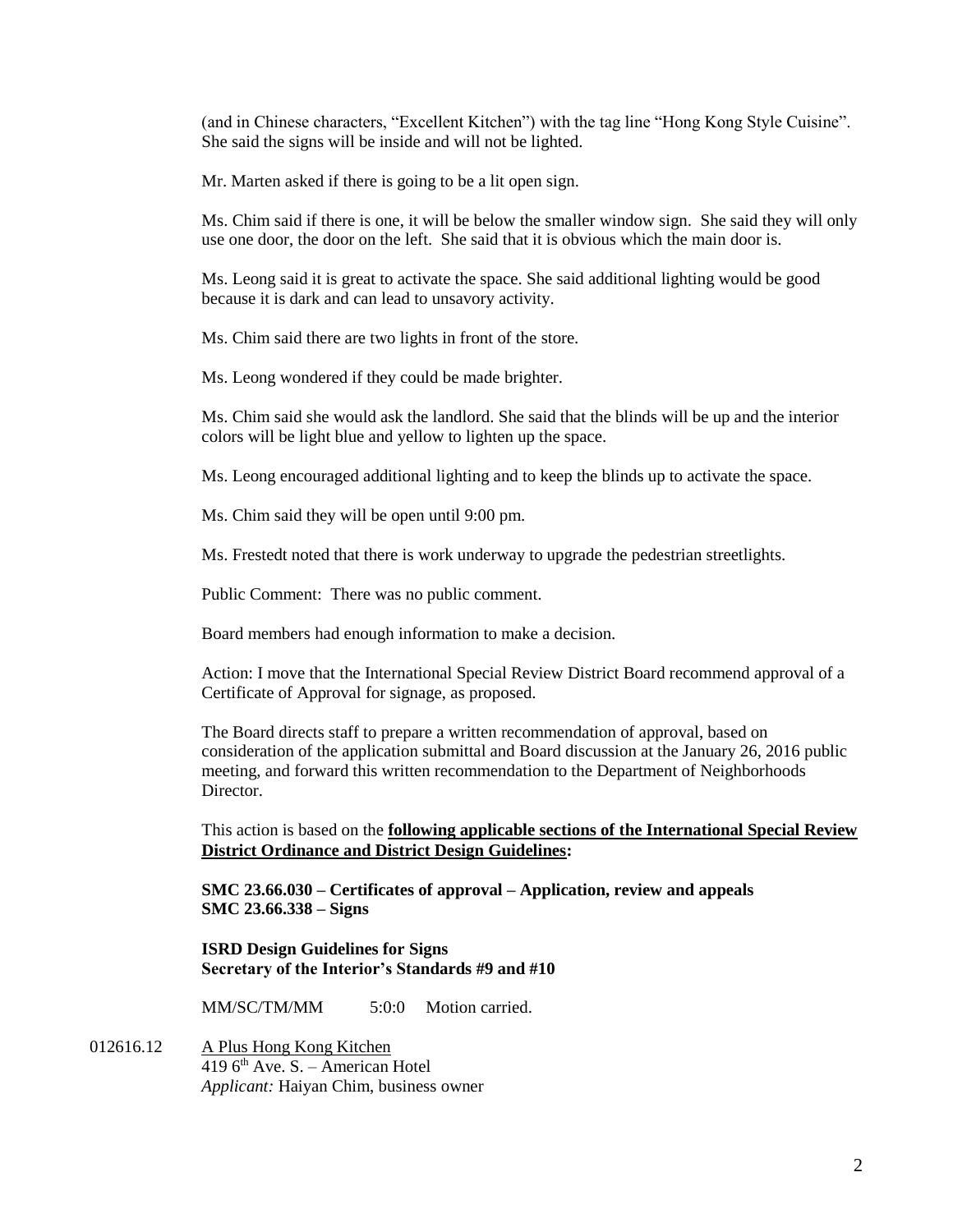Ms. Frestedt explained the proposed installation of a 14" high gas regulator on the east façade. Exhibits included plans and photographs. The American Hotel is a contributing building located within the Asian Design Character District.

Applicant Comment:

Haiyan Chim explained that the existing gas meter is residential grade rather than commercial. She said the gas is there and the new meter just needs to be added to bring the system up to code. She said that the sidewalk will be patched back to original state.

Mr. Setijono said to place the feed as close to the building as possible so it will not be a trip hazard.

Mr. Martin asked if there are any meters of this style in the area now.

Ms. Frestedt said there is at the Uwajimaya warehouse. She said from the staff perspective the proposed work is minimal and reversible.

Ms. Moriguchi agreed.

Public Comment: There was no public comment.

Board members determined they had enough information to make a decision.

Action: I move that the International Special Review District Board recommend approval of a Certificate of Approval for exterior alterations, as proposed.

The Board directs staff to prepare a written recommendation of approval, based on consideration of the application submittal and Board discussion at the January 26, 2016 public meeting, and forward this written recommendation to the Department of Neighborhoods Director.

This action is based on the **following applicable sections of the International Special Review District Ordinance and District Design Guidelines:** 

**SMC 23.66.030 – Certificates of approval – Application, review and appeals**

**Secretary of the Interior's Standards #9 and #10**

MM/SC/HS/MW 5:0:0 Motion carried.

012616.13 Summit School 1025 S. King St. *Applicant:* Philip Riedel, NAC Architecture

> Ms. Frestedt explained the proposed installation of building signage and the proposed 2-story wood-framed classroom addition (approximately 3,000 sq ft) at the southwest corner of the site (metal cladding for the addition will match the existing building) and proposed installation of a vertical utility support structure on the south façade. Exhibits included plans, photographs and samples. This site is located east of I-5,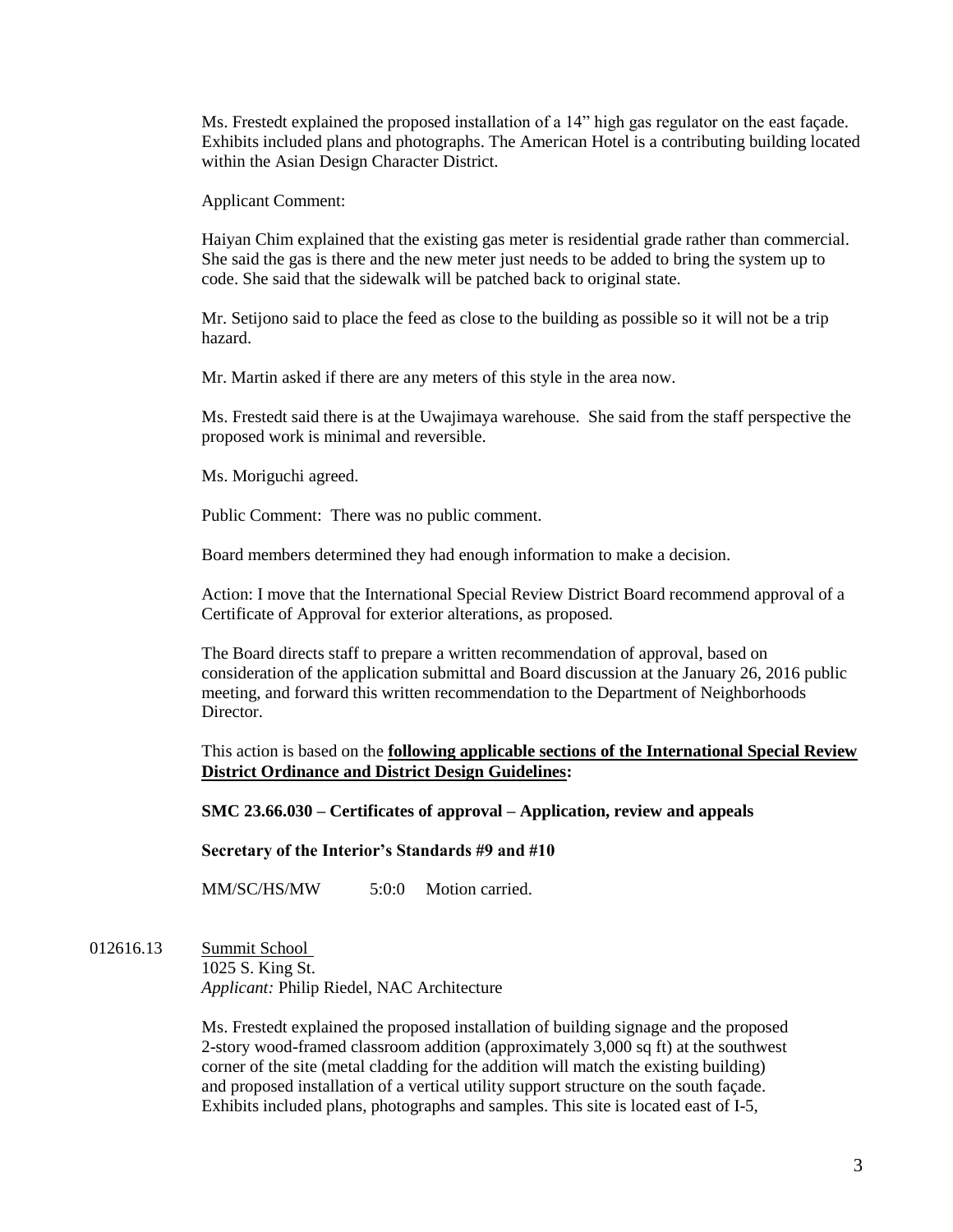outside of the Asian Design Character District. The Board recommended approval for revisions to the lighting plan in August 2015. The Board recommended approval for use and final design on February 24, 2015.

Applicant Comment:

Philip Riedel provided an overview of the project to convert the building to a school. He said they will continue with the same light fixture they are using on the southwest side. He said that at the southwest corner there will be additional classrooms. He said they will take a notch out of the rectangle there and will just infill that; it will be an outdoor learning patio between two rooms. He said that the power comes into the building to the meter on the south side; it follows the roofline. He said the unistrut with conduits on it will be painted to match the siding.

Lisa Corry, landscape architect with Cascade Design Collaborative, went over Phase II of the planting plan. She noted that the entry is on Weller; they will continue with the cobble and bamboo. She said the bio retention cell will hold / treat water. She said they will use the same plants as used in Phase I. She said they will use bamboo for strong edge visual screen, Isanti Dogwood, California Gray Rush, Blue Oatgrass.

Mr. Riedel said they are seeking approval for changes that had been made to the signage. He said the sign consists of cut pieces of acrylic with the logo on existing wood. He said the site is secured by a chain-link fence. He said that utilities can be enshrouded with siding and they put plantings in front of it; there is no way to run the utilities inside.

Public Comment: There was no public comment.

Board members determined they had enough information to make a decision.

Action: I move that the International Special Review District Board recommend approval of a Certificate of Approval for signage and design at 1025 S. King St.

The Board directs staff to prepare a written recommendation of approval, based on consideration of the application submittal and Board discussion at the January 26, 2016 public meeting, and forward this written recommendation to the Department of Neighborhoods Director.

This action is based on the **following applicable sections of the International Special Review District Ordinance:** 

**SMC 23.66.308 – International District preferred uses east of Interstate 5 SMC 23.66.336 – Exterior building finishes**

- **A. General Requirements**
- **C. Exterior Building Design Outside of the Asian Design Character District SMC 23.66.338 – Signs**

**Secretary of Interior's Standard #9**

MM/SC/MM/TM 5:0:0 Motion carried.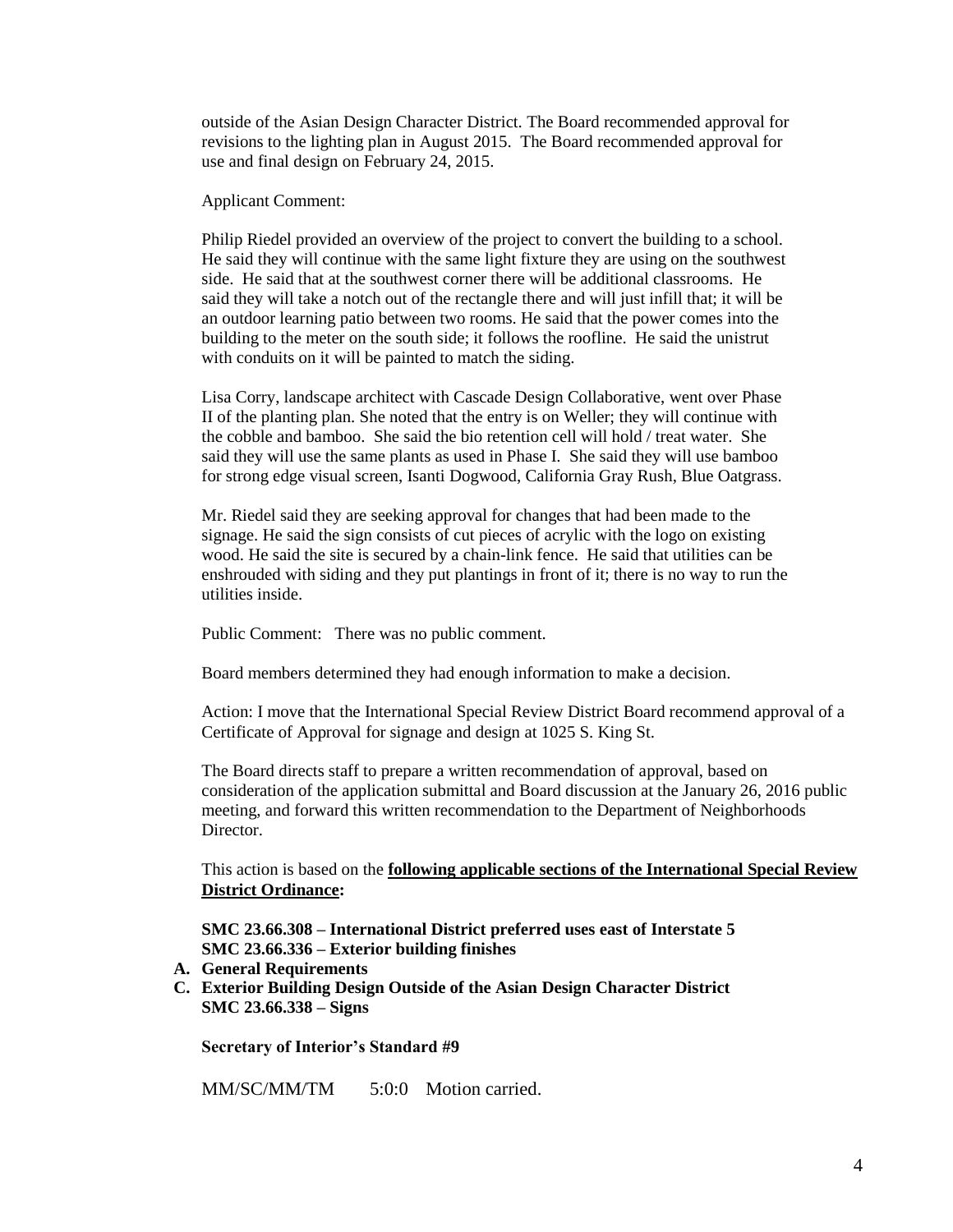### **012616.2 BOARD BRIEFINGS**

#### 012616.21 831 Seattle Boulevard S.

*Presenter:* Loren Supp, NBBJ Informational briefing on proposed demolition of a 2-story commercial building and Preliminary Design of an 11-story office building, with street level retail.

PowerPoint / detailed handout in DON file. What follows are board questions and comments.

Loren Supp provided historic overview and current context of the site in the IDM 150/85-150 zone. He said they propose to activate two sides  $(6<sup>th</sup> & Seattle Blvd. S.)$ as well as the public realm; he said they want to stimulate the economy of the neighborhood. He said the site is further south in the district where the environment is different and more warehouse-like. He described the surrounding area. He explained that architectural references – primary and secondary - were taken from the adjacent Inscape/former INS Building) with its strongly delineated datum lines, podium and mid-belly band, the uniformity of the fenestration in the Wan Hua Foods Building, and the Louisa with its wood slatted wall on the eastern facade. He said the neighbor to the south is modern glass and steel building. He said the referenced elements are repeated throughout the district and inform how they would like to break down the façade.

Mr. Supp noted the importance of the pedestrian scale and explained that the scale is changing around the site at the south end, where the buildings associated with the "S" development are proposed. He said their starting to break down building elements by looking at:

- Portals references to benevolent association balconies and highlighting an element of the building that is not accessible by foot.
- Podium texture, design distinction.
- Façade repeating geometric patterns.

He went over context photos and the project site before giving an overview of the 2 story extant building that was constructed in 1959 for Popich Sign Company. He summarized massing and floor plate options, noting an "articulated mass" as the preferred design, with a podium at the datum line for the INS Building.

#### *Ms. Tran arrived at 5:35 pm.*

Ms. Moriguchi asked if they would reach the maximum FAR.

Mr. Supp said yes; six floors are planned with 170,000 square feet. She said they are looking for board comments on demolition of existing building on site, massing options, and how new would relate to INS Building.

The Board did not voice any objections to proposed demolition of the existing building.

Ms. Moriguchi said she would trade height for articulated ground level and to keep the urban edge. She said that Options 2 and 3 were very similar. He asked if any consideration had been given or other locations for the park.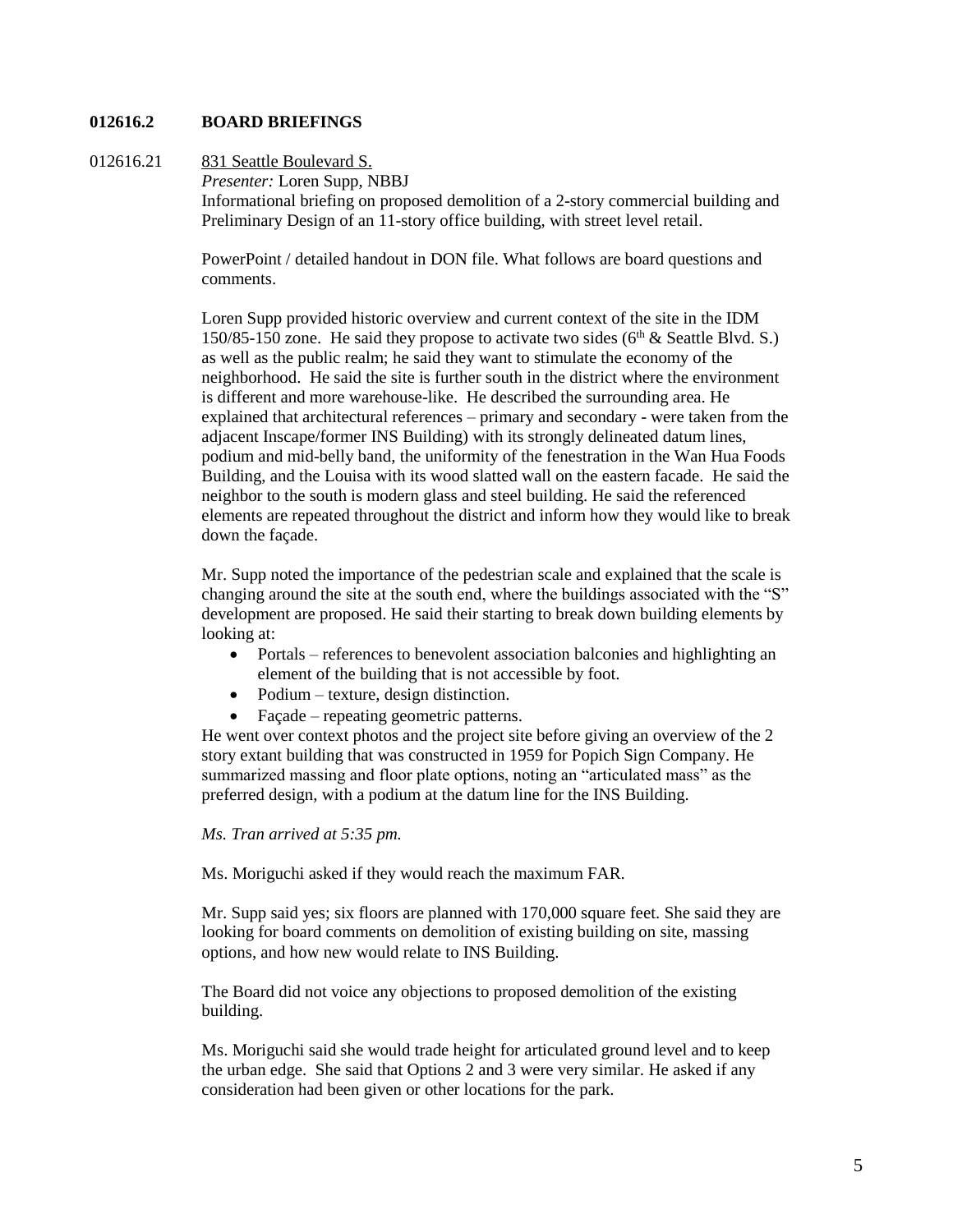Mr. Supp said that it is a strange shaped site and they are working through different massing options to get a decent amount of space.

Ms. Frestedt asked if it was possible to pull the building from the INS, nothing that could impact open space.

Mr. Supp said that Seattle Boulevard S. faces the district in a geometric way. He said they talked about orientation to district and how to recognize INS and district and work with an odd site. He said they are trying to find the 'sweet spot'. He asked if 6<sup>th</sup> is a street facing edge or if that would be along Seattle Boulevard.

Ms. Leong noted recent changes to the District in that area and that  $6<sup>th</sup>$  Ave. S. had been underutilized; it could become a new portal into the neighborhood. She said there will be more professional office space there to patronize Chinatown International District businesses. She said that is more relevant than how space was used before. She said the whole  $6<sup>th</sup>$  Avenue corridor will be different. She suggested using  $6<sup>th</sup>$  Ave. S. as the "based" and opening up from there.

Ms. Moriguchi said that  $6<sup>th</sup>$  Avenue in the Chinatown International District is strong and important. She said you lose a lot in planning with diagonal streets. She wondered if this building could help reestablish  $6<sup>th</sup>$  Avenue grid on this side. She said it is a very strange intersection.

Mr. Martin said he liked how the building has been portrayed as a transition between the INS and the development to the south. He said option 3 reads most clearly at the pedestrian scale. He suggested further exploration of a transitional building, taking lines from the INS to soften it more from a pedestrian point of view and to break up the massing. He said they are going in the right direction.

Mr. Setijono asked about parking and said to make sure there is sufficient parking.

Mr. Supp said that access to parking will not be in the district – it will be located to the south. He said it will be a pedestrian-facing building.

Mr. Moriguchi asked about phasing between "S" and this project.

Mr. Supp said it is all part of the same project.

Ms. Wong asked who will use the park and how do they envision it becoming an integral part of the development? She said too often open space is added, but not used or people don't know they can use it.

Mr. Supp said it is very early in the discussion. He said he imagines businesses along the open space…He noted Smorgasburg Market in Brooklyn, New York – small scale shops that tie into local artisanal communities; event space, weekend market, café.

Ms. Wong said Seattle Boulevard is wide and imposing, 6<sup>th</sup> Ave. S. is a more intimate setting and may be more appropriate for this kind of use.

Public Comment: